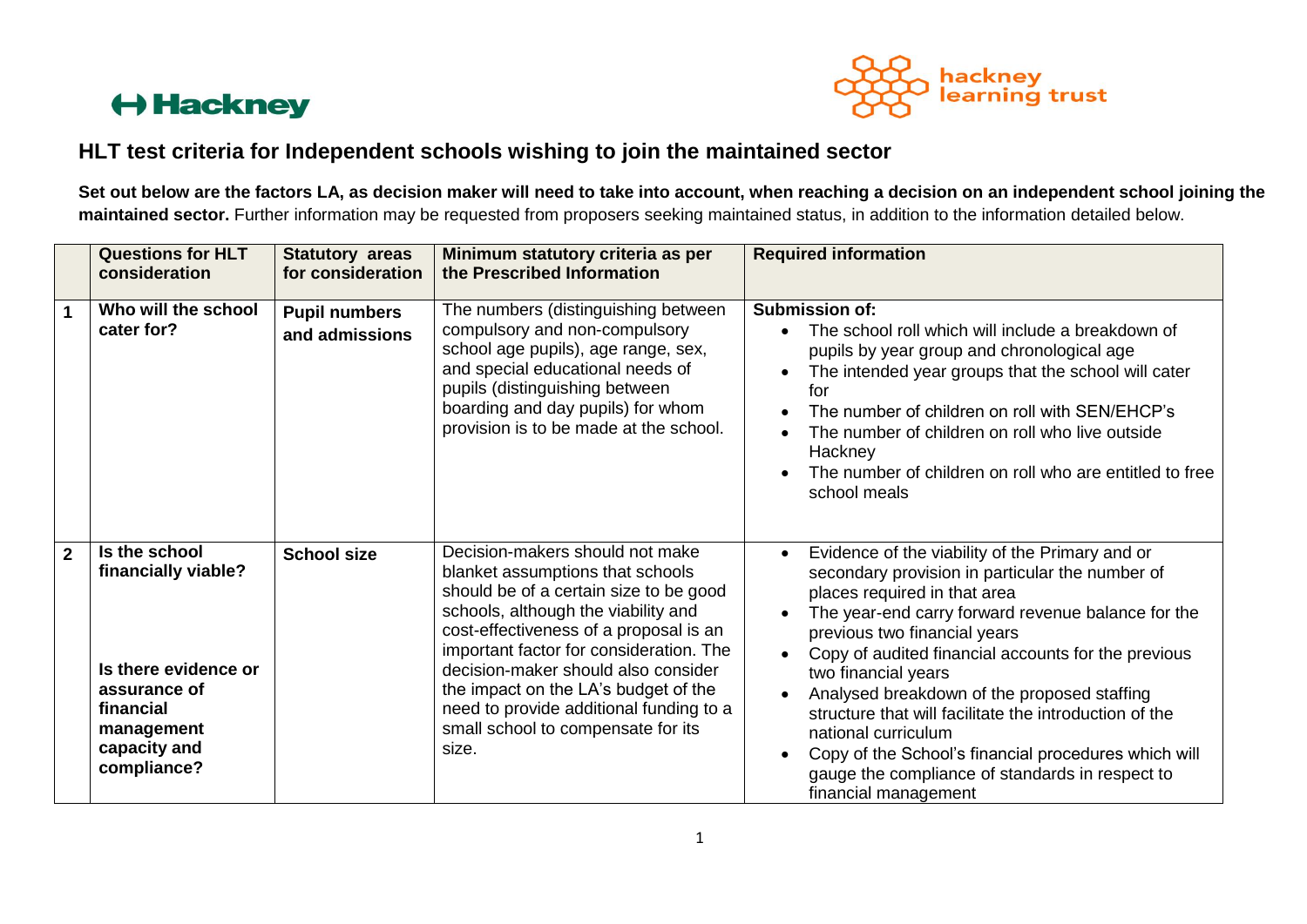

| $\overline{3}$          | Are the admissions<br>arrangements legal,<br>fair and<br>transparent?                                                                                                              | <b>Admission</b><br>arrangements | The extent to which priority for places<br>is proposed to be given to children of<br>the school's religion or religious<br>denomination; and the extent, if any,<br>to which priority is to be given to<br>children of other religions or religious<br>denominations or to children having no<br>religion or religious denomination.                                                                                                                                                                                                                                                                                                                                                                                                                                                                                                            | Receipt of admission arrangements which is<br>compliant with the School Admissions Code.                                                                                                                                                                                                                                                                                             |
|-------------------------|------------------------------------------------------------------------------------------------------------------------------------------------------------------------------------|----------------------------------|-------------------------------------------------------------------------------------------------------------------------------------------------------------------------------------------------------------------------------------------------------------------------------------------------------------------------------------------------------------------------------------------------------------------------------------------------------------------------------------------------------------------------------------------------------------------------------------------------------------------------------------------------------------------------------------------------------------------------------------------------------------------------------------------------------------------------------------------------|--------------------------------------------------------------------------------------------------------------------------------------------------------------------------------------------------------------------------------------------------------------------------------------------------------------------------------------------------------------------------------------|
| $\overline{\mathbf{4}}$ | Is the school<br>oversubscribed?<br>Can the school meet<br>its indicated PAN<br>each year?<br>Is there a distinct<br>and separate sector<br>of the community<br>being catered for? | <b>Demand</b>                    | In assessing the demand for new<br>school places the decision-maker<br>should consider the evidence<br>presented for any projected increase<br>in pupil population (such as planned<br>housing developments) and any new<br>provision opening in the area<br>(including free schools).<br>The decision-maker should take into<br>account the quality and popularity of<br>the schools in which spare capacity<br>exists and evidence of parents'<br>aspirations for a new school or for<br>places in a school proposed for<br>expansion. The existence of surplus<br>capacity in neighbouring less popular<br>schools should not in itself prevent the<br>addition of new places.<br>Reducing surplus places is not a<br>priority (unless running at very high<br>levels). For parental choice to work<br>effectively there may be some surplus | Clear evidence of the demand for the school: to include:<br>School census data for the last 5 years<br>A statement which details the religious ethos of the<br>pupils being catered for and how this is different or<br>similar to other schools with a similar religious ethos<br>in the local area<br>Evidence of parental support for the school joining<br>the maintained sector |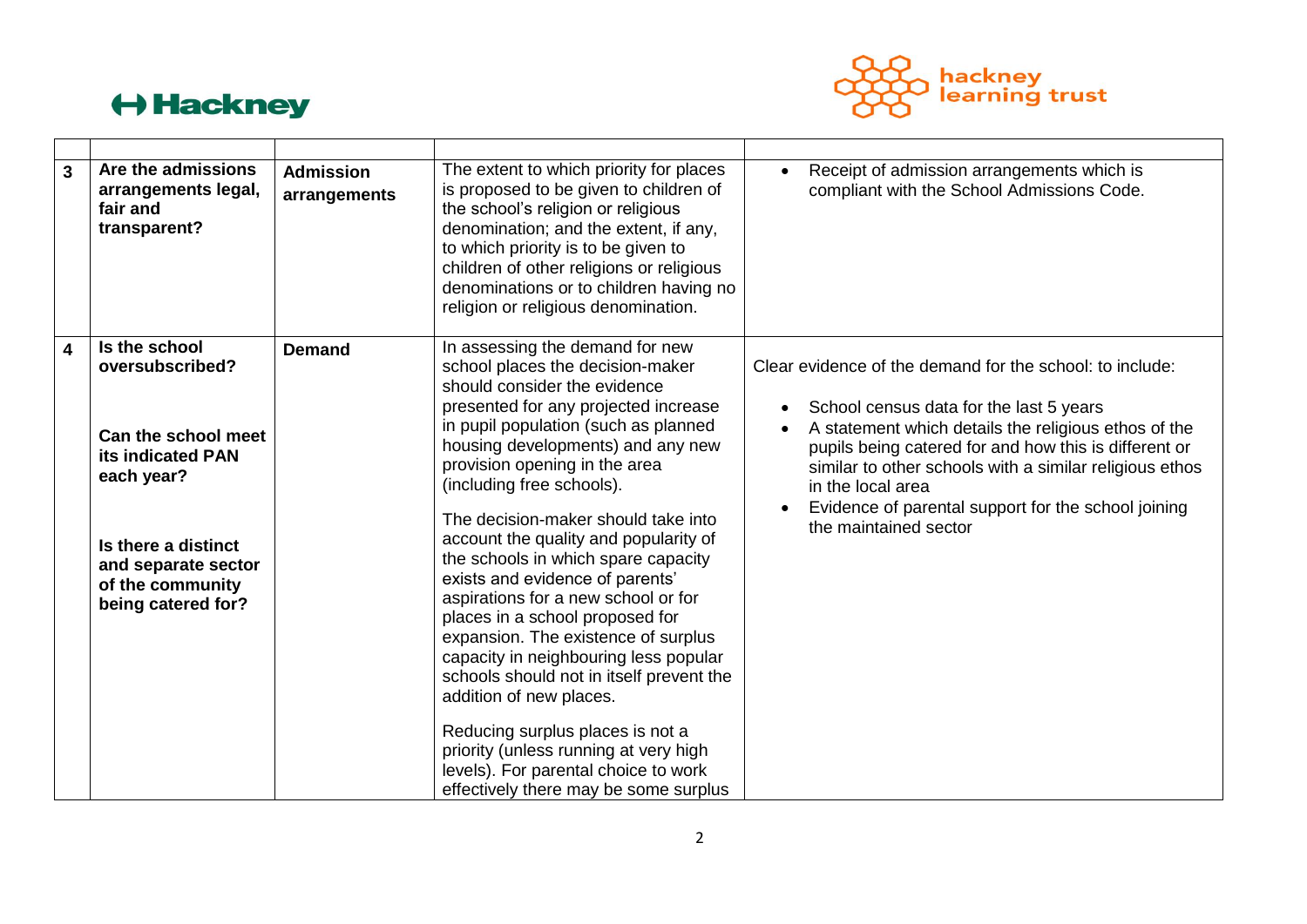

|   |                                                                                                                                                  |                                                                       | capacity in the system as a whole.<br>Competition from additional schools<br>and places in the system will lead to<br>pressure on existing schools to<br>improve standards                                                                                                                                                                                                                                                                                                                              |                                                                                                                                                                                                                                                                                                                                                                                                                                                                                                                                                                                                                                                                                                                                                                                                                                                                                                                                                                                                                         |
|---|--------------------------------------------------------------------------------------------------------------------------------------------------|-----------------------------------------------------------------------|---------------------------------------------------------------------------------------------------------------------------------------------------------------------------------------------------------------------------------------------------------------------------------------------------------------------------------------------------------------------------------------------------------------------------------------------------------------------------------------------------------|-------------------------------------------------------------------------------------------------------------------------------------------------------------------------------------------------------------------------------------------------------------------------------------------------------------------------------------------------------------------------------------------------------------------------------------------------------------------------------------------------------------------------------------------------------------------------------------------------------------------------------------------------------------------------------------------------------------------------------------------------------------------------------------------------------------------------------------------------------------------------------------------------------------------------------------------------------------------------------------------------------------------------|
| 5 | <b>Is the National</b><br>curriculum being<br>taught?<br>Is there any other<br>type of education<br>(religious or<br>otherwise) being<br>taught? | <b>Education</b><br><b>Standards and</b><br>diversity of<br>provision | All maintained schools must follow the<br>National Curriculum unless they have<br>secured an exemption for groups of<br>pupils or the school community.<br>Confirmation that the school will meet<br>the general requirements in relation to<br>the curriculum contained in section 78<br>of EA 2002 and an outline of any<br>provision that will be in addition to the<br>basic curriculum required by section<br>80 of EA 2002, in particular any 14-19<br>vocational education where<br>appropriate. | Evidence that the full National Curriculum will be taught.<br>Receipt of:<br>Timetabling for all year groups to show coverage of the<br>national curriculum in all year groups for primary and<br>secondary curriculum<br>Assessment and moderation systems in relation the<br>$\bullet$<br>new requirements of assessment without levels in<br>KS1,2,3 and 4<br>Arrangements for provision for post 16 education<br>$\bullet$<br>Coverage of the PE curriculum and details about how<br>PE will be delivered (e.g. timetable or plan).<br>Details of any additional charges/fees payable by<br>$\bullet$<br>parents for extra curricular teaching/activities<br>Details of how the school will 'actively promote' the<br>fundamental British values of democracy, the rule of<br>law, individual liberty, and mutual respect and<br>tolerance of those with different faiths and belief. The<br>school must show evidence of a clear strategy<br>showing how British values will be embedded within<br>the curriculum. |
|   |                                                                                                                                                  |                                                                       |                                                                                                                                                                                                                                                                                                                                                                                                                                                                                                         | CV of Headteacher/Principal submitted which details:<br>Teaching experience across the national curriculum<br>Evidence of recent and relevant training related to<br>teaching and national curriculum<br>Evidence of the quality of teaching and provision<br>CPD and performance management systems                                                                                                                                                                                                                                                                                                                                                                                                                                                                                                                                                                                                                                                                                                                    |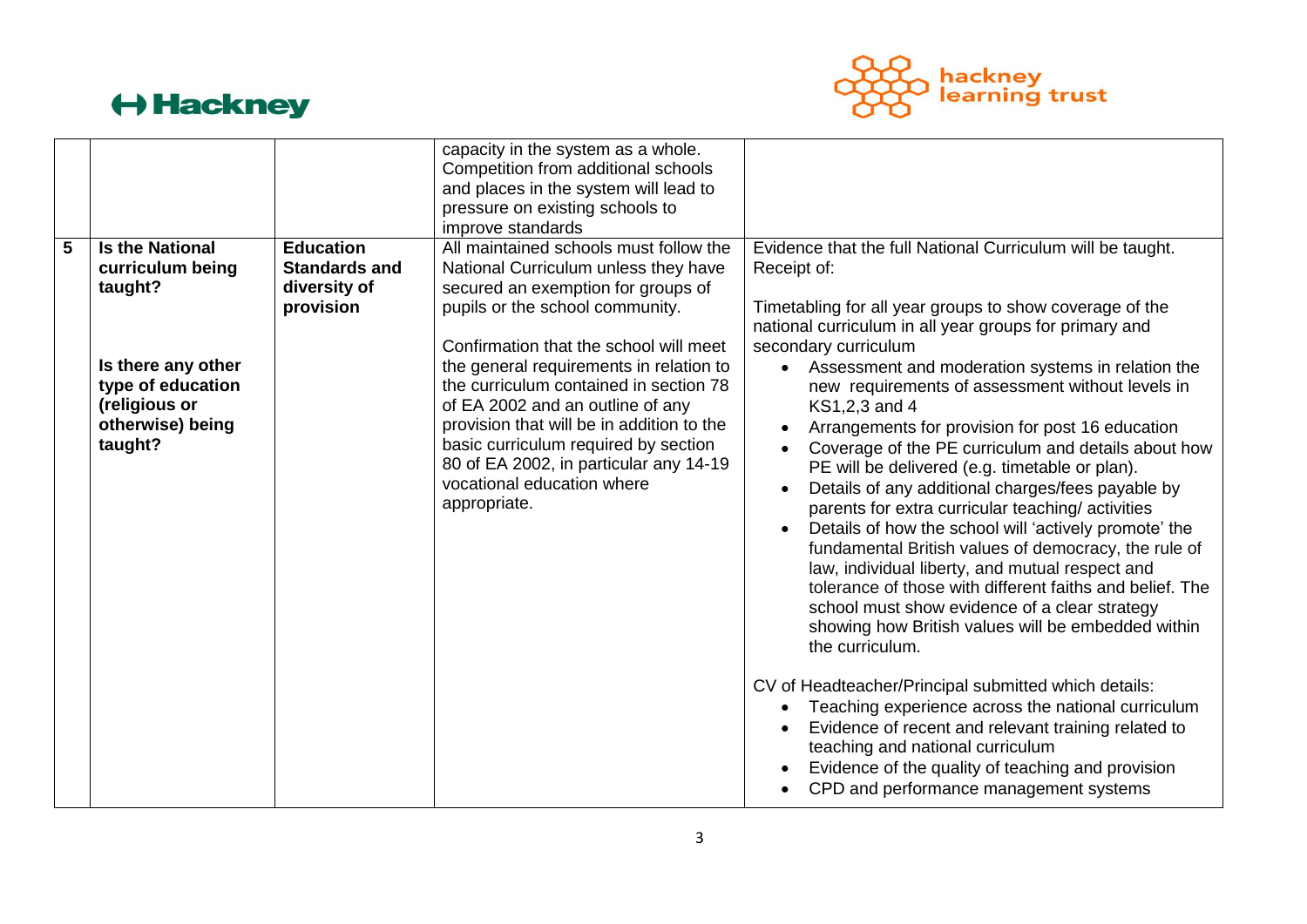

|   | Are the teaching<br>staff adequately<br>trained?                                               |                                                  | Evidence of any relevant experience in<br>education held by the proposers<br>including details of any involvement in<br>the improvement of standards in<br>education.                                                                                                                                                                          | Evidence of the qualifications held and experience of<br>other teaching staff employed by the school                                                                                                                                                                                                                                                                                                                                                                                              |
|---|------------------------------------------------------------------------------------------------|--------------------------------------------------|------------------------------------------------------------------------------------------------------------------------------------------------------------------------------------------------------------------------------------------------------------------------------------------------------------------------------------------------|---------------------------------------------------------------------------------------------------------------------------------------------------------------------------------------------------------------------------------------------------------------------------------------------------------------------------------------------------------------------------------------------------------------------------------------------------------------------------------------------------|
|   | Is there evidence of<br>the quality of<br>provision?<br>How has the school<br>been performing? |                                                  | Effects on standards and contributions<br>to school improvement<br>Information and supporting evidence<br>$on$ —<br>(a) how the school will contribute to<br>enhancing the diversity and quality of<br>education in the area; and<br>(b) how the school will contribute to<br>school improvement.                                              | Receipt of the following documentation:<br>Data summaries of KS1,2,3,4 performance -<br>national and school level<br>Evidence of how the school works with the local<br>community to benefit local families and pupils<br>Evidence of how the school will contribute to<br>$\bullet$<br>improving standards for all Hackney pupils<br>Evidence of how senior management has raised<br>standards for all pupils                                                                                    |
| 6 | Is the school<br>equipped to cater<br>for pupils with SEN<br>or disabilities?                  | <b>Special</b><br>educational<br>needs provision | Whether the school will have provision<br>that is recognised by the LA as<br>reserved for children with special<br>educational needs or disabilities and, if<br>so, the nature of such provision.<br>Details of the proposed policy of the<br>school relating to the education of<br>pupils with special educational needs<br>or disabilities. | Receipt of the School's SEN policy showing<br>$\bullet$<br>compliance with Children and Families Act 2014 and<br>the special educational needs and disability (SEND)<br>legislation for children and young people aged 0 to 25<br>years including publication of the school offer<br>• Systems in place for supporting students with SEN<br>and disabilities, who are on SEN Support or who have<br>EHC Plans, for monitoring the progress of these<br>students and for reporting back to the LA. |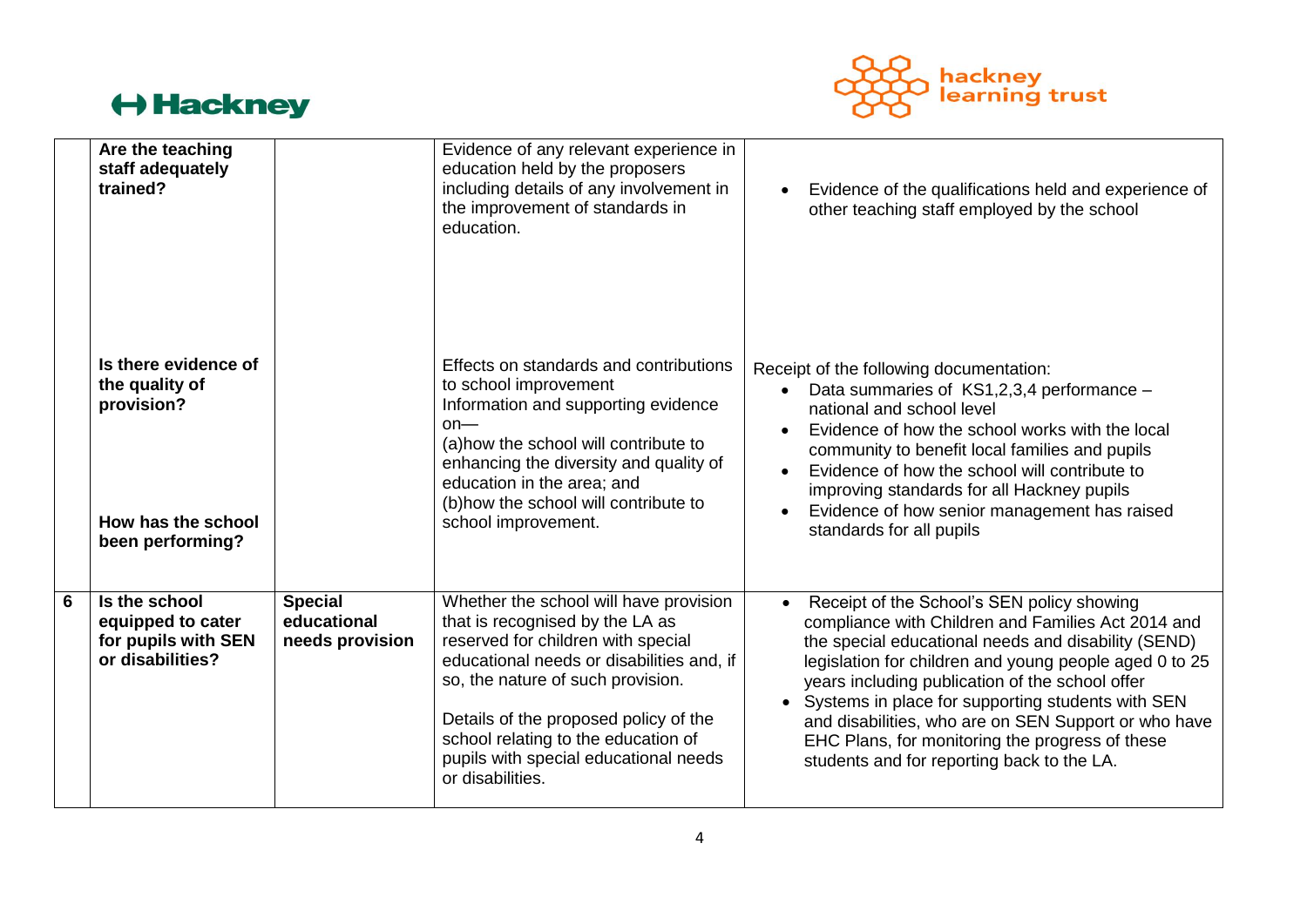

| Are teaching staff<br>adequately trained<br>to deal with SEN<br>pupils?<br>Are there effective<br><b>SEN processes and</b><br>strategies in place? |                              | Where the school will replace existing<br>educational provision for children with<br>special educational needs-<br>(a) a statement on how the proposer<br>believes the proposal is likely to lead<br>to improvements in the standard,<br>quality and range of educational<br>provision for these children;<br>(b) details of the improvements that the<br>proposals will bring in respect of-<br>(i) access to education and associated<br>services including the curriculum,<br>wider school activities, facilities and<br>equipment with reference to the local<br>authority's Accessibility Strategy;<br>(ii) access to specialist staff, both<br>education and other professionals,<br>including any external support or<br>outreach services;<br>(iii) access to suitable accommodation;<br>and<br>(iv) supply of suitable places. | • Recognised systems for working and communicating<br>with parents to ensure their views are taken into<br>account<br>• A SENCO who is a qualified teacher and who has or<br>will undertake the national postgraduate qualification<br>in special educational needs co-ordination.<br>• Teacher knowledge & understanding of and<br>responsibility for SEN in their class<br>• Evidence of curriculum differentiation -taking account<br>of the individual needs of students; this should include<br>attention to emotional and social as well as academic<br>needs<br>• Evidence of provision management (interventions for<br>individuals and groups to meet specific needs)<br>including monitoring of interventions and the progress<br>of individual students. This should highlight the nature<br>of additional support required. Monitoring should<br>include all aspects of student progress (for example<br>attendance, behaviour, social relationships as well as<br>academic attainments).<br>Evidence of communication between the staff so that<br>students' needs and effective strategies are shared |
|----------------------------------------------------------------------------------------------------------------------------------------------------|------------------------------|-----------------------------------------------------------------------------------------------------------------------------------------------------------------------------------------------------------------------------------------------------------------------------------------------------------------------------------------------------------------------------------------------------------------------------------------------------------------------------------------------------------------------------------------------------------------------------------------------------------------------------------------------------------------------------------------------------------------------------------------------------------------------------------------------------------------------------------------|---------------------------------------------------------------------------------------------------------------------------------------------------------------------------------------------------------------------------------------------------------------------------------------------------------------------------------------------------------------------------------------------------------------------------------------------------------------------------------------------------------------------------------------------------------------------------------------------------------------------------------------------------------------------------------------------------------------------------------------------------------------------------------------------------------------------------------------------------------------------------------------------------------------------------------------------------------------------------------------------------------------------------------------------------------------------------------------------------------------------|
| Where will the<br>school be located?<br>Who owns the<br>building(s)?<br>Who owns the land?                                                         | <b>Location and</b><br>costs | A statement about-<br>(a) the area or particular community or<br>communities which the new school is<br>expected to serve;<br>(b) the location of the site or sites<br>including, where appropriate, the<br>postal address or addresses;<br>(c)the current ownership and tenure<br>(freehold or leasehold) on which the                                                                                                                                                                                                                                                                                                                                                                                                                                                                                                                 | A statement detailing all school sites and year<br>groups catered for<br>Receipt of documentation pertaining to the ownership<br>and tenure of all buildings going back 10 years<br>Receipt of any leasehold arrangements or contracts<br>A copy of the land registry document and associated<br>map                                                                                                                                                                                                                                                                                                                                                                                                                                                                                                                                                                                                                                                                                                                                                                                                                |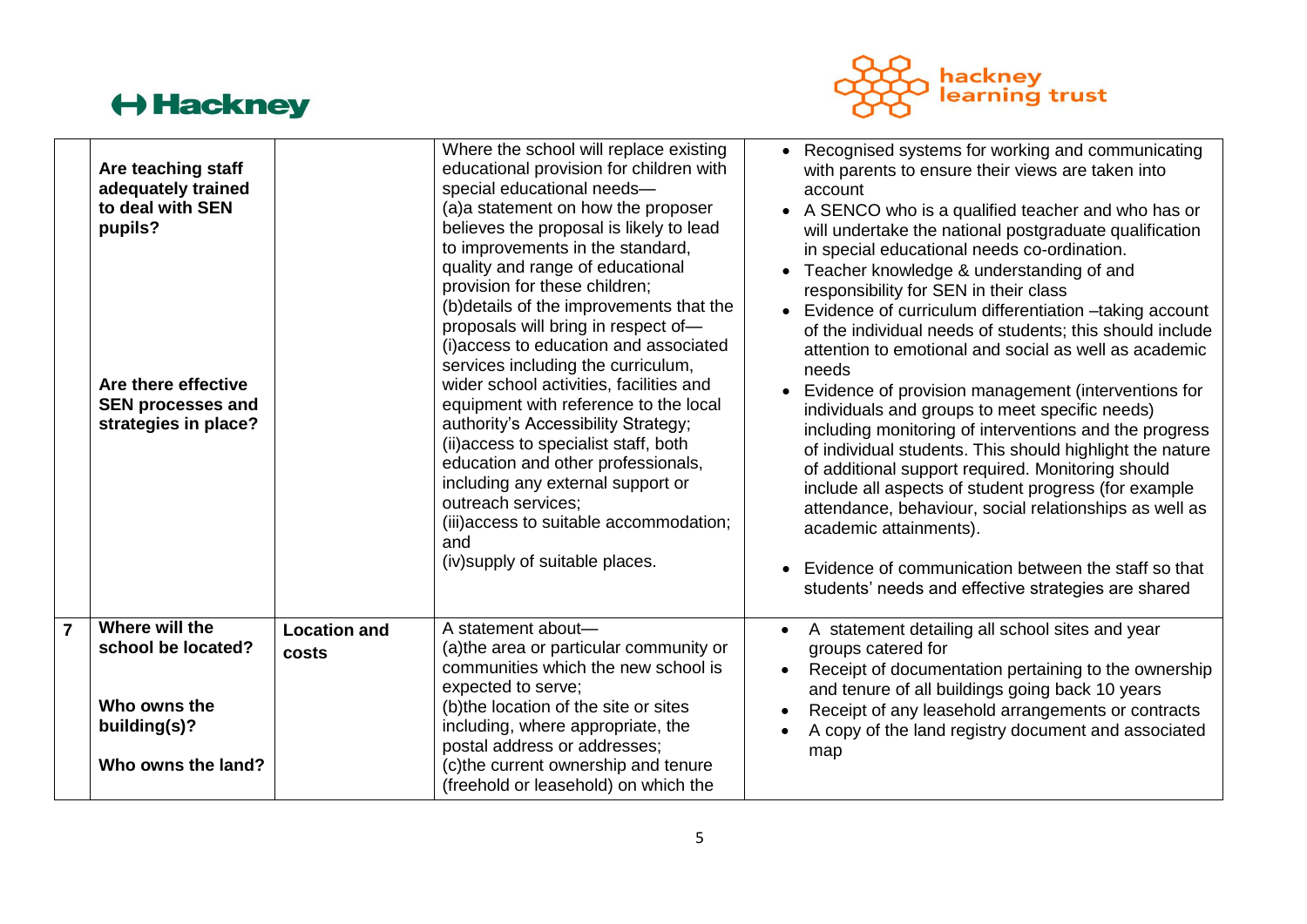

| Is there a Trust for<br>8<br>the school? If yes,<br>who is it?                                                                                            | <b>Voluntary aided</b><br>schools | how the proposers intend to fund their<br>share of the costs of implementing the<br>proposals (if any);<br>(f) whether planning permission is<br>needed under the Town and Country<br>Planning Act 1990, and when it is<br>anticipated that it will be obtained;<br>(g) confirmation from the Secretary of<br>State or local authority (as the case<br>may be) that funds will be made<br>available (including costs to cover any<br>necessary site purchase).<br>Where the school is to be a voluntary<br>aided school-<br>(a) details of the trusts on which the<br>site is to be held; and<br>(b)confirmation that the governing<br>body will be able and willing to carry | Receipt of Trust details (if any).                                                                                                                                                                    |
|-----------------------------------------------------------------------------------------------------------------------------------------------------------|-----------------------------------|-------------------------------------------------------------------------------------------------------------------------------------------------------------------------------------------------------------------------------------------------------------------------------------------------------------------------------------------------------------------------------------------------------------------------------------------------------------------------------------------------------------------------------------------------------------------------------------------------------------------------------------------------------------------------------|-------------------------------------------------------------------------------------------------------------------------------------------------------------------------------------------------------|
| Is there an<br>outstanding<br>mortgage or loan on<br>the school<br>building(s)?<br>Are there any<br>restrictions on the<br>school building(s)<br>or land? |                                   | site will be held, and if the site is to be<br>held on a lease, details of the<br>proposed lease;<br>(d) whether the site is currently used<br>for the purposes of another school and<br>if so why the site will no longer be<br>required by the other school;<br>(e)the estimated capital costs of<br>providing the site and how those costs<br>will be met (including the extent to<br>which the costs are to be met by the<br>proposers and the local authority) and                                                                                                                                                                                                       | Details of Mortgages/charges attached to the site<br>Evidence of how any costs will be met the school<br>(bank statements).<br>Details of any restrictions/covenants on the buildings<br>or the lands |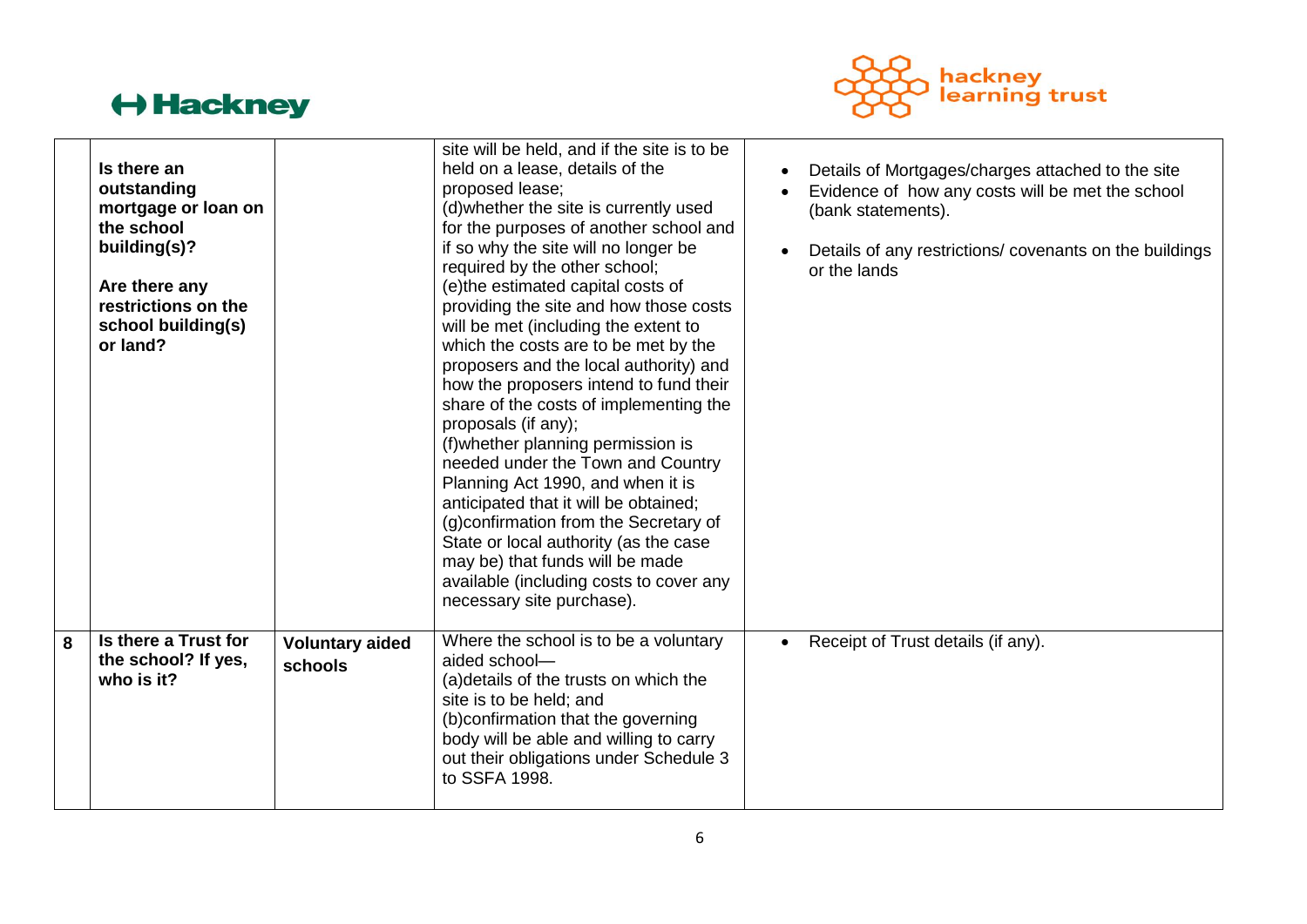

|   | Will the proposed<br>maintained school<br>have VA status?                                                                                     |                                                             |                                                                                                                                                                                                                                                                                                                                                              | $\bullet$<br>$\bullet$ | Evidence of request to the Secretary of State to<br>designate the school as a school with a religious<br>character<br>Name and address of the body or person<br>representing the religion or religious denomination; a<br>copy of any guidance issued by that body or person<br>to schools of the same faith to assist the schools to<br>draw up faith based over-subscription criteria and<br>evidence that the school has consulted that person or<br>body when deciding how membership or practice of<br>the faith is to be demonstrated. |
|---|-----------------------------------------------------------------------------------------------------------------------------------------------|-------------------------------------------------------------|--------------------------------------------------------------------------------------------------------------------------------------------------------------------------------------------------------------------------------------------------------------------------------------------------------------------------------------------------------------|------------------------|----------------------------------------------------------------------------------------------------------------------------------------------------------------------------------------------------------------------------------------------------------------------------------------------------------------------------------------------------------------------------------------------------------------------------------------------------------------------------------------------------------------------------------------------|
|   | Is the Governing<br><b>Body established</b><br>and fully<br>representative of<br>the school, parents<br>and community?                        |                                                             | The Governing Body has been<br>constituted in accordance with the<br><b>School Governance (Constitution)</b><br>(England) Regulations 2012                                                                                                                                                                                                                   |                        | Receipt of draft instrument of government for the<br>proposed Governing Body                                                                                                                                                                                                                                                                                                                                                                                                                                                                 |
| 9 | Have the necessary<br>checks and surveys<br>been carried out to<br>determine the<br>overall state and<br>condition of the<br>school building? | Independent<br>schools entering<br>the maintained<br>sector | Where a school is an independent<br>school entering the maintained<br>sector-<br>(a) a statement that the requirements<br>of section 11(3) are met;<br>(b) a statement as to whether the<br>premises will meet the requirements of<br>the School Premises (England)<br>Regulations 2012 and, if not,<br>(i)details of how the premises are<br>deficient; and | $\bullet$              | Receipt of an Audit/Inspection Report undertaken by<br>a RICS qualified surveyor (or equivalent), outlining<br>compliance with 'The Education (School Premises)<br>Regulations 2012'. Receipt of a recent condition<br>survey, undertaken by a RICS qualified surveyor (or<br>equivalent), which assesses building condition in line<br>with DfE prioritisation methodology (undertaken<br>within the last three years).<br>Receipt of how any deficiencies will be remedied<br>before entering the maintained sector                        |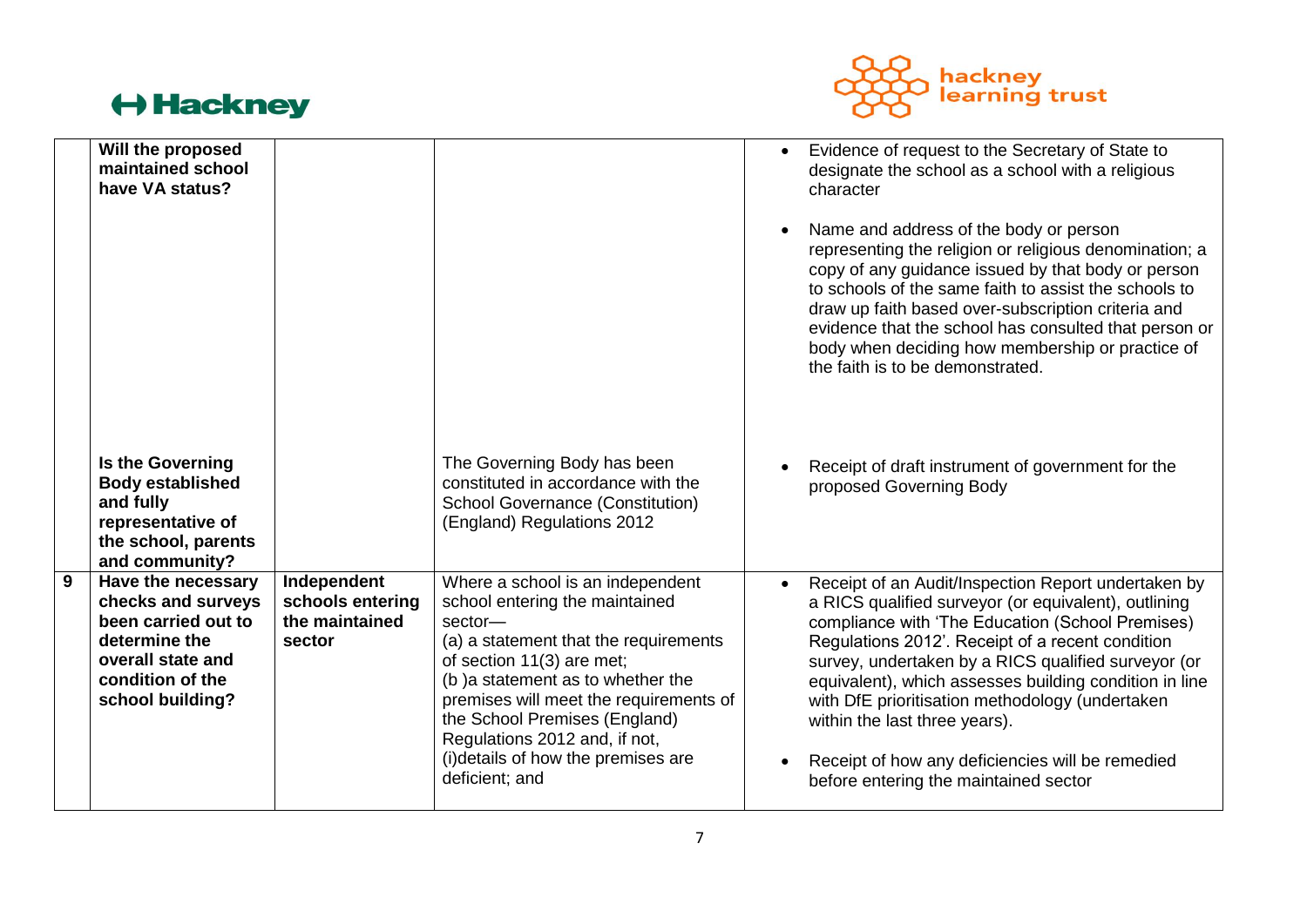

|    | Is the school<br>accessible?<br>What is the overall<br>size and capacity of<br>the school<br>building(s)? |                                            | (ii)details of how it is intended to<br>remedy the deficiency.<br>In addition, independent schools<br>entering the maintained sector must<br>provide a statement that the<br>requirements of Section 11 (3)<br>Education and Inspections Act are<br>met:<br>AND:<br>(b) a statement as to whether<br>the premises will meet the<br>requirements of the School Premises<br>(England) Regulations 2012 and, if<br>not,<br>(i) details of how the premises<br>are deficient; and<br>(ii)details of how it is intended to<br>remedy the deficiency |           | Receipt of the Authority's completed Plant &<br><b>Equipment Testing and Premises Compliance Form</b><br>along with all certification/evidence of inspections and<br>remedial works undertaken.<br>Receipt of the School's Accessibility Plan<br>A full measured survey identifying net and non net<br>areas and external spaces<br>A completed net capacity assessment in line with DfE<br>requirements demonstrating the proposed admission<br>number for the school based on the accommodation<br>available |
|----|-----------------------------------------------------------------------------------------------------------|--------------------------------------------|------------------------------------------------------------------------------------------------------------------------------------------------------------------------------------------------------------------------------------------------------------------------------------------------------------------------------------------------------------------------------------------------------------------------------------------------------------------------------------------------------------------------------------------------|-----------|----------------------------------------------------------------------------------------------------------------------------------------------------------------------------------------------------------------------------------------------------------------------------------------------------------------------------------------------------------------------------------------------------------------------------------------------------------------------------------------------------------------|
| 10 | Can the school<br>finance the costs of<br>any remedial works<br>to bring the school                       | <b>Changes of</b><br><b>Category to VA</b> | For a proposal to change the category<br>of a school to voluntary-aided, the<br>decision maker must be satisfied that<br>the Governing Body and/or                                                                                                                                                                                                                                                                                                                                                                                             | $\bullet$ | Evidence that the school accept the school will cover<br>the costs of any remedial works prior to becoming<br>maintained and anticipated projects for the next 5<br>years                                                                                                                                                                                                                                                                                                                                      |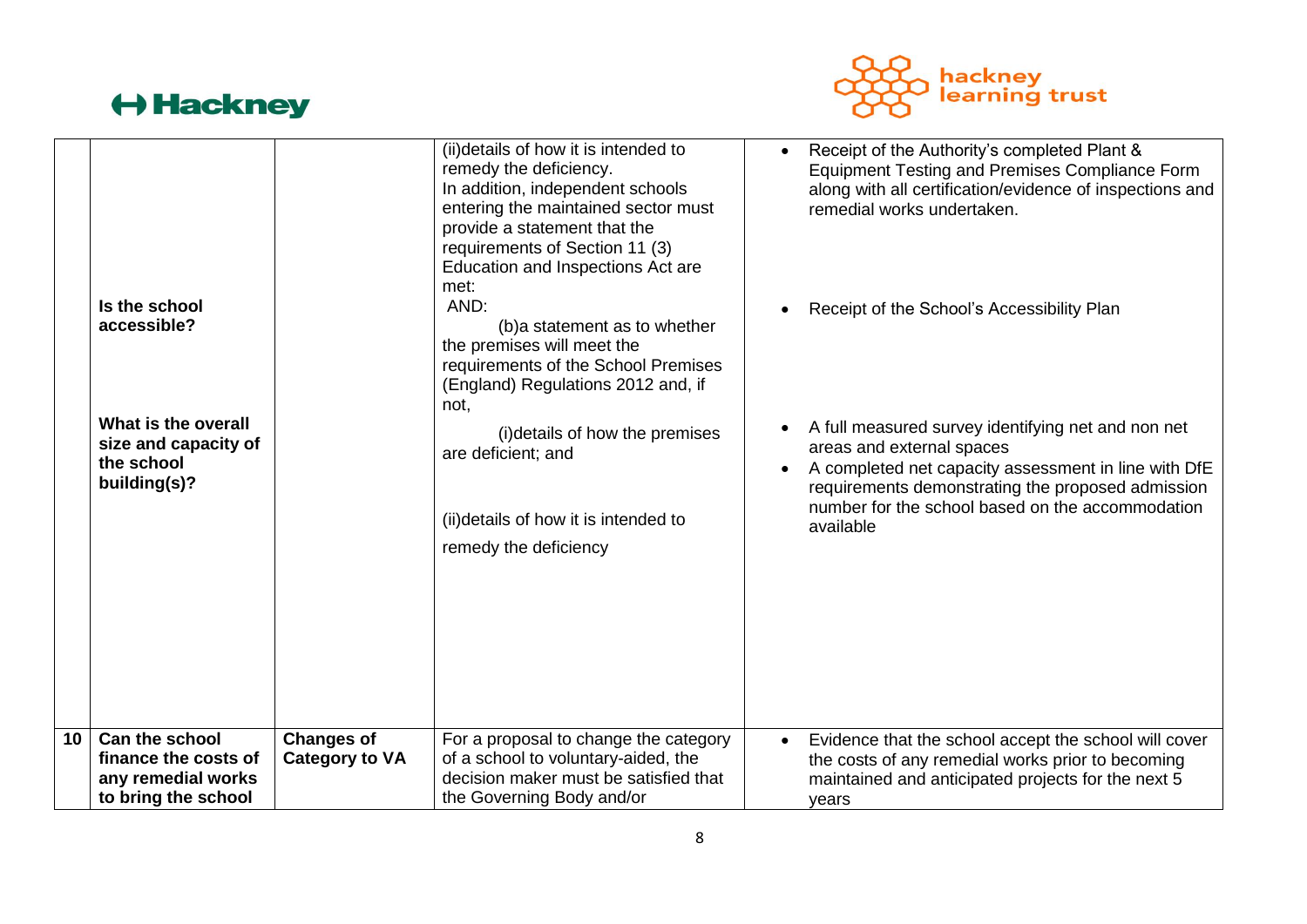

| building(s) up to the<br>minimum | <b>Capital</b> | Foundation are able and willing to<br>meet the financial responsibilities for | Evidence that the school can cover any costs for<br>remedial works |
|----------------------------------|----------------|-------------------------------------------------------------------------------|--------------------------------------------------------------------|
| standards?                       |                | building works. The decision maker                                            |                                                                    |
|                                  |                | may wish to consider whether the                                              |                                                                    |
|                                  |                | Governing Body has access to                                                  |                                                                    |
|                                  |                | sufficient funds to enable it to meet the                                     |                                                                    |
|                                  |                |                                                                               |                                                                    |
|                                  |                | 10% of its capital expenditure for at                                         |                                                                    |
|                                  |                | least five years from the date of                                             |                                                                    |
|                                  |                | implementation, taking into account                                           |                                                                    |
|                                  |                | anticipated building projects.                                                |                                                                    |
|                                  |                | The decision maker should be                                                  |                                                                    |
|                                  |                | satisfied that any land, premises or                                          |                                                                    |
|                                  |                | capital required to implement the                                             |                                                                    |
|                                  |                | proposal will be available and that all                                       |                                                                    |
|                                  |                | relevant local parties (e.g. trustees or                                      |                                                                    |
|                                  |                | religious authority) have given their                                         |                                                                    |
|                                  |                | agreement. A proposal cannot be                                               |                                                                    |
|                                  |                | funded conditionally upon funding                                             |                                                                    |
|                                  |                | being made available.                                                         |                                                                    |
|                                  |                | Where proposers are relying on the                                            |                                                                    |
|                                  |                | department as the source of capital                                           |                                                                    |
|                                  |                | funding, there can be no assumption                                           |                                                                    |
|                                  |                | that the approval of a proposal will                                          |                                                                    |
|                                  |                | trigger the release of capital funds                                          |                                                                    |
|                                  |                | from the department, unless the                                               |                                                                    |
|                                  |                | department has previously confirmed                                           |                                                                    |
|                                  |                | in writing that such resources will be                                        |                                                                    |
|                                  |                | available; nor can any allocation "in                                         |                                                                    |
|                                  |                | principle" be increased. In such                                              |                                                                    |
|                                  |                | circumstances the proposal should be                                          |                                                                    |
|                                  |                | rejected, or consideration deferred                                           |                                                                    |
|                                  |                |                                                                               |                                                                    |
|                                  |                | until it is clear that the capital                                            |                                                                    |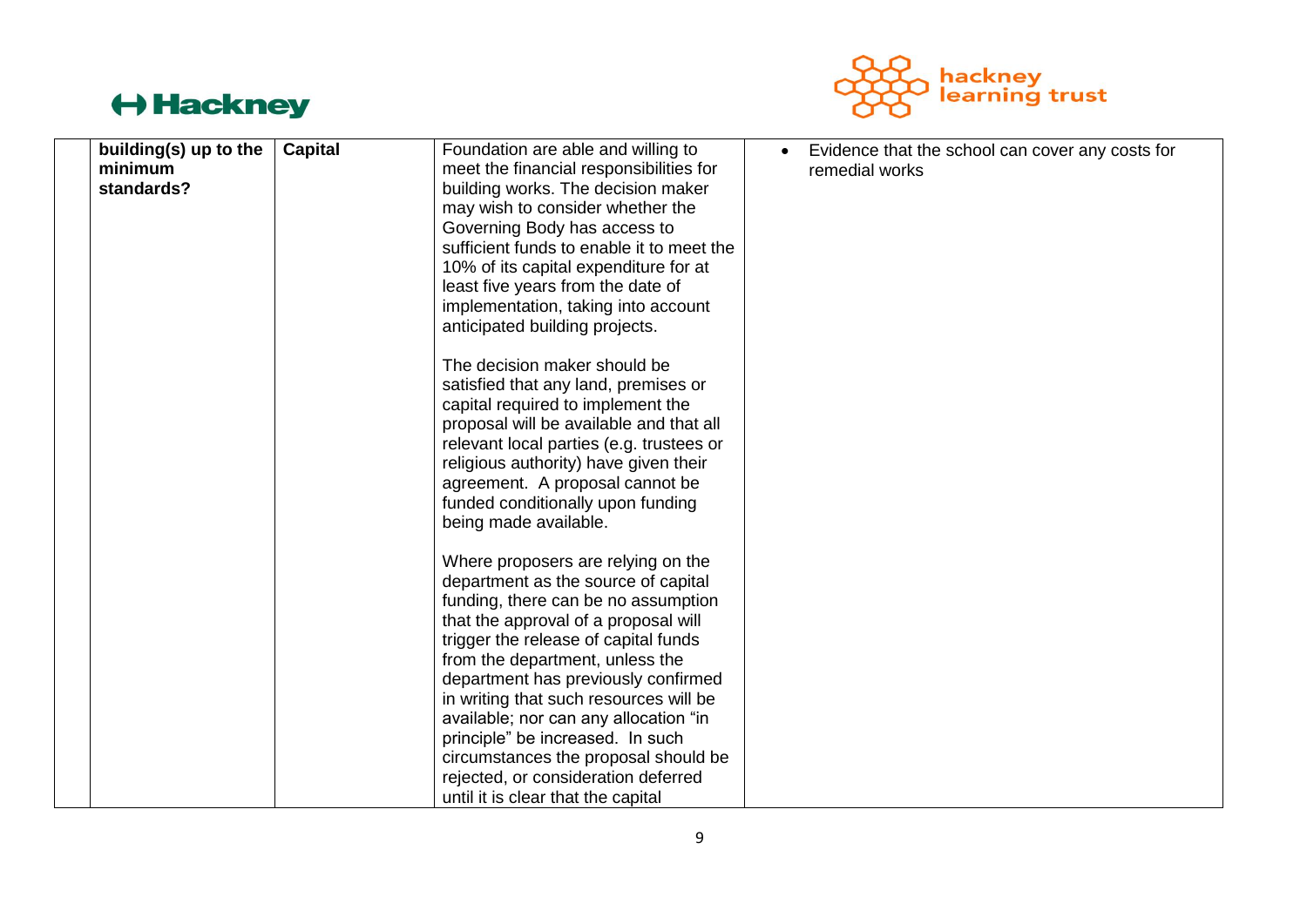

|    |                                                                                                                                                                                              |                                                        | necessary to implement the proposal<br>will be provided.                                                                                                                                                                                                                                                                                                                                                                                                                                                |                                                                                                                                                                                                                                                                                                                                                                                                          |
|----|----------------------------------------------------------------------------------------------------------------------------------------------------------------------------------------------|--------------------------------------------------------|---------------------------------------------------------------------------------------------------------------------------------------------------------------------------------------------------------------------------------------------------------------------------------------------------------------------------------------------------------------------------------------------------------------------------------------------------------------------------------------------------------|----------------------------------------------------------------------------------------------------------------------------------------------------------------------------------------------------------------------------------------------------------------------------------------------------------------------------------------------------------------------------------------------------------|
| 11 | Is the school able to<br>provide adequate<br>outdoor space for<br>pupils in in line with<br>recent guidance?                                                                                 | <b>School Premises</b><br>and Playing<br><b>Fields</b> | <b>Under the School Premises</b><br>Regulations all schools are required to<br>provide suitable outdoor space in<br>order to enable physical education to<br>be provided to pupils in accordance<br>with the school curriculum; and for<br>pupils to play outside safely.<br>Guidelines setting out suggested<br>areas for pitches and games courts<br>are in place although the department<br>has been clear that these are non-<br>statutory                                                          | As per DFE guidance - Advice on Standards for<br>School Premises, May 2013- the school should<br>demonstrate how suitable outdoor space will be<br>provided.                                                                                                                                                                                                                                             |
| 12 | Has the school's<br>proposal to enter<br>the maintained<br>sector been widely<br>consulted on?<br>Can the school<br>demonstrate that<br>the views of<br>respondents have<br>been considered? | <b>Consultation</b>                                    | The decision-maker will need to be<br>satisfied that the appropriate<br>consultation and/or representation<br>period has been carried out and that<br>the proposer has had regard to the<br>responses received. If the proposer<br>has failed to meet the statutory<br>requirements, a proposal may be<br>deemed invalid and therefore should<br>be rejected. The decision-maker must<br>consider all the views submitted,<br>including all support for, objections to<br>and comments on the proposal. | Evidence of a wide distribution of the consultation document<br>which should include:<br>Parents<br>$\bullet$<br>Pupils<br>Local residents<br>Consultation document placed on the school's<br>website, if they have one.<br>Local schools<br>Evidence of the views received being considered at a school<br>meeting:<br>Minutes of the Governing Body meeting<br>Copies of responses to the consultation |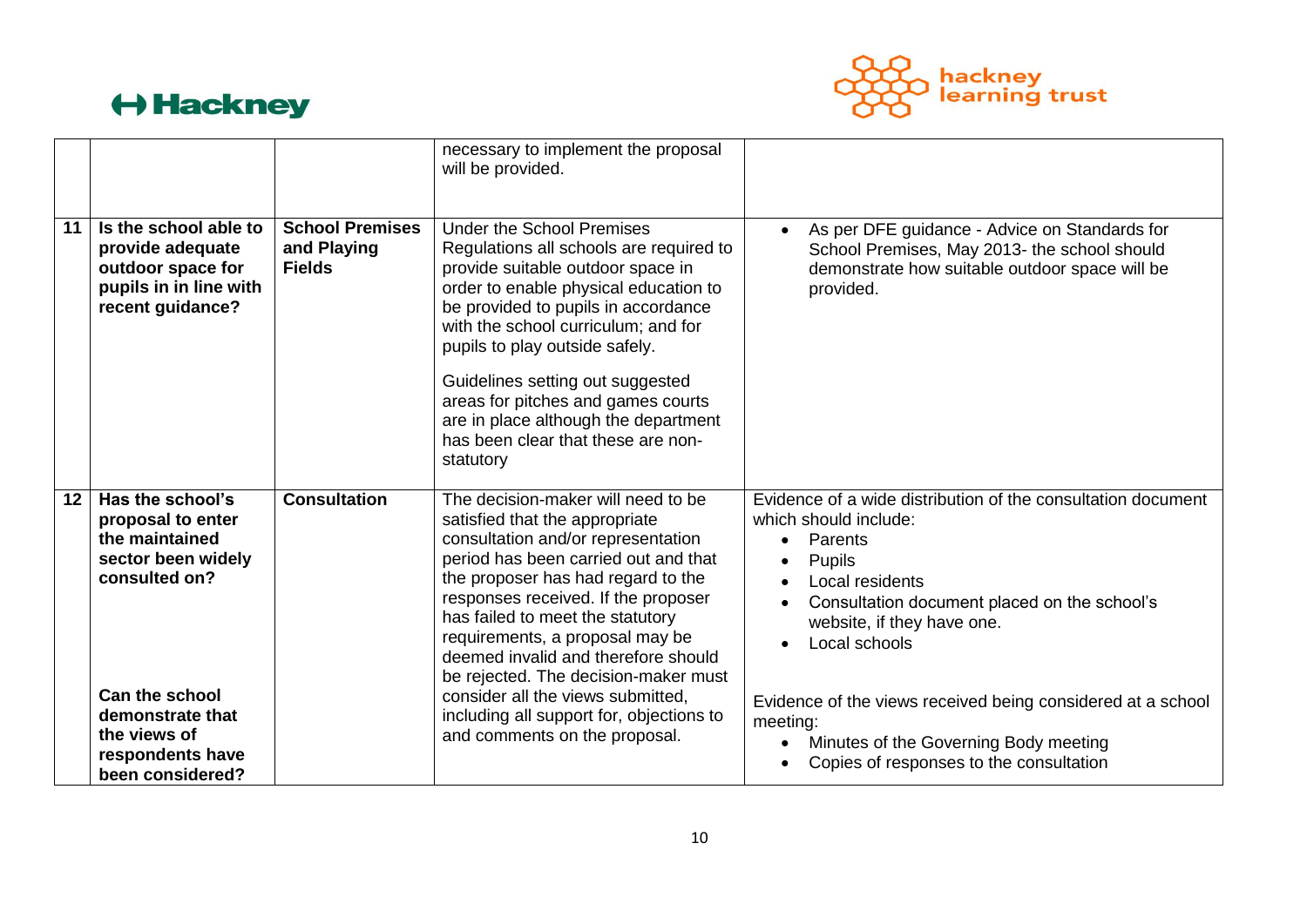

| 13 | Can the school<br>demonstrate that<br>they are compliant<br>with their duties<br>under the Equalities<br>Act 2010?     | Equal<br><b>Opportunities</b><br><b>Issues</b> | The decision-maker must have regard<br>to the Public Sector Equality Duty<br>(PSED) of LAs/governing bodies,<br>which requires them to have 'due<br>regard' to the need to:<br>Eliminate discrimination;<br>Advance equality of<br>opportunity; and<br>Foster good relations.                                                                                                                                                                                                                                                                                                   | Evidence that the school has due regard to the Public<br>$\bullet$<br>Sector Equality Duty (PSED) and to the Equality Act<br>2010 e.g. preparation of an Equality Impact<br>Assessment for the proposed maintained school |
|----|------------------------------------------------------------------------------------------------------------------------|------------------------------------------------|---------------------------------------------------------------------------------------------------------------------------------------------------------------------------------------------------------------------------------------------------------------------------------------------------------------------------------------------------------------------------------------------------------------------------------------------------------------------------------------------------------------------------------------------------------------------------------|---------------------------------------------------------------------------------------------------------------------------------------------------------------------------------------------------------------------------|
|    | How will the school<br>ensure that pupils<br>have access to a<br>range of cultural<br>opportunities and<br>ethnic mix? |                                                | The decision-maker should consider<br>whether there are any sex, race or<br>disability discrimination issues that<br>arise from the changes being<br>proposed, for example that where<br>there is a proposed change to single<br>sex provision in an area, there is equal<br>access to single sex provision for the<br>other sex to meet parental demand.<br>Similarly there should be a<br>commitment to provide access to a<br>range of opportunities which reflect the<br>ethnic and cultural mix of the area,<br>while ensuring that such opportunities<br>are open to all. | Evidence to demonstrate how pupils will have access<br>to a range of cultural opportunities                                                                                                                               |
| 14 | How will the school                                                                                                    | <b>Community</b><br><b>Cohesion</b>            | Schools have a key part to play in                                                                                                                                                                                                                                                                                                                                                                                                                                                                                                                                              | Receipt of a statement which details how the school will:                                                                                                                                                                 |
|    | ensure that pupils<br>have access to learn                                                                             |                                                | providing opportunities for young<br>people from different backgrounds to                                                                                                                                                                                                                                                                                                                                                                                                                                                                                                       | encourage pupils to understand and respect other                                                                                                                                                                          |
|    | with and from                                                                                                          |                                                | learn with, from and about each other;                                                                                                                                                                                                                                                                                                                                                                                                                                                                                                                                          | cultures, faiths and communities                                                                                                                                                                                          |
|    | people of different                                                                                                    |                                                | by encouraging, through their                                                                                                                                                                                                                                                                                                                                                                                                                                                                                                                                                   |                                                                                                                                                                                                                           |
|    | backgrounds?                                                                                                           |                                                | teaching, an understanding of, and                                                                                                                                                                                                                                                                                                                                                                                                                                                                                                                                              | and;                                                                                                                                                                                                                      |
|    |                                                                                                                        |                                                | respect for, other cultures, faiths and                                                                                                                                                                                                                                                                                                                                                                                                                                                                                                                                         |                                                                                                                                                                                                                           |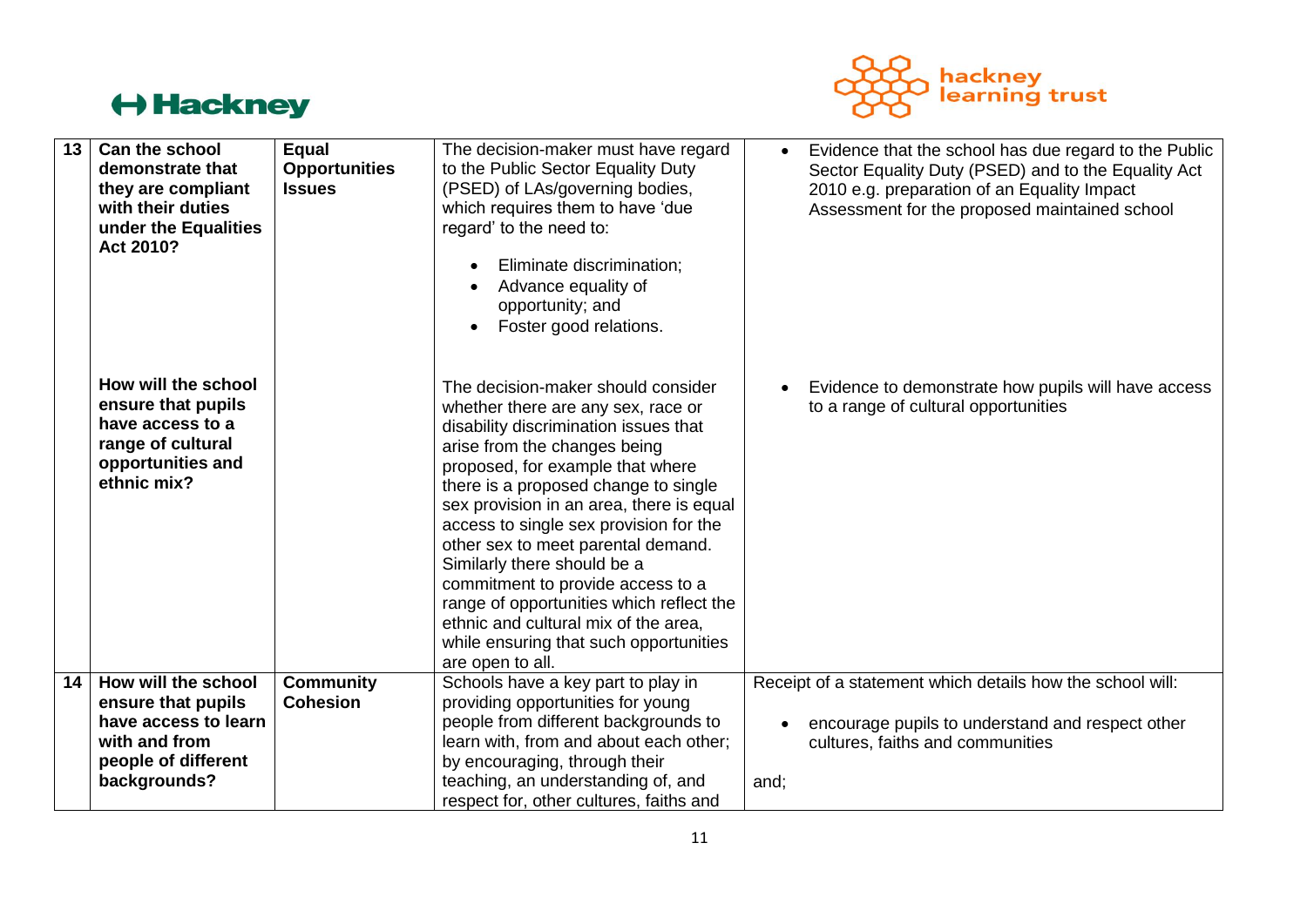

|    | What impact will the<br>proposal have on<br>the community<br>served by the<br>school? |                                    | communities. When considering a<br>proposal, the decision-maker must<br>consider its impact on community<br>cohesion. This will need to be<br>considered on a case-by-case basis,<br>taking account of the community<br>served by the school and the views of<br>different sections within the<br>community.                                                                                                                                                                                                                                                                                                                                                                   | evidence that the school can continue to reside in its<br>current location alongside local residents in a<br>cohesive manner. |
|----|---------------------------------------------------------------------------------------|------------------------------------|--------------------------------------------------------------------------------------------------------------------------------------------------------------------------------------------------------------------------------------------------------------------------------------------------------------------------------------------------------------------------------------------------------------------------------------------------------------------------------------------------------------------------------------------------------------------------------------------------------------------------------------------------------------------------------|-------------------------------------------------------------------------------------------------------------------------------|
| 15 | What is the school's<br>policy on travel and<br>sustainability?                       | <b>Travel and</b><br>accessibility | Decision-makers should satisfy<br>themselves that accessibility planning<br>has been properly taken into account<br>and the proposed changes should not<br>adversely impact on disadvantaged<br>groups.<br>The decision-maker should bear in<br>mind that a proposal should not<br>unreasonably extend journey times or<br>increase transport costs, or result in<br>too many children being prevented<br>from travelling sustainably due to<br>unsuitable walking or cycling routes.<br>A proposal should also be considered<br>on the basis of how it will support and<br>contribute to the LA's duty to promote<br>the use of sustainable travel and<br>transport to school | • Receipt of the school's Travel & Sustainability Plan                                                                        |
|    |                                                                                       |                                    |                                                                                                                                                                                                                                                                                                                                                                                                                                                                                                                                                                                                                                                                                |                                                                                                                               |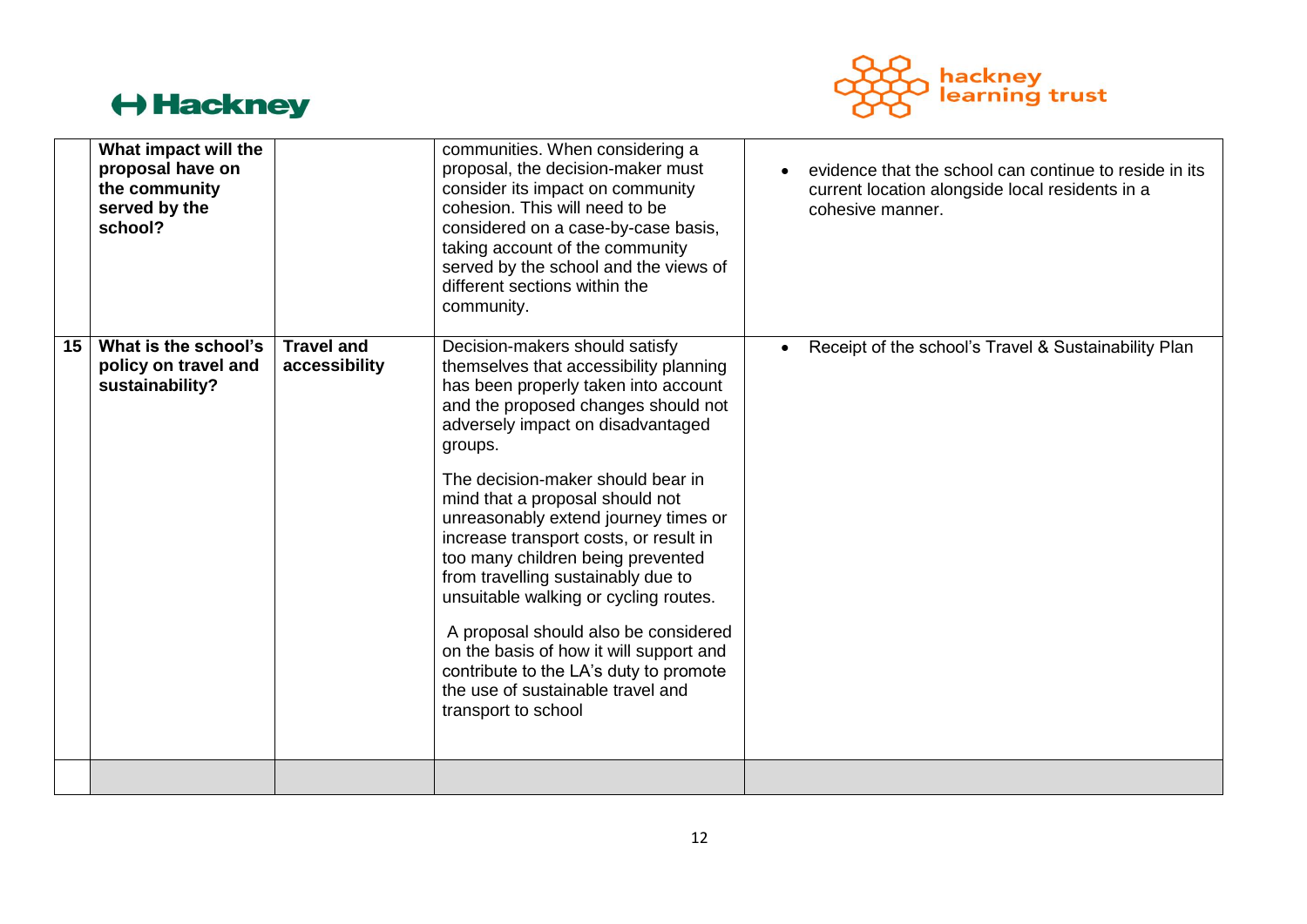

| 16 | Is there an effective<br>and experienced<br>senior leadership<br>team?<br>Is governance<br>effective?<br>Does it clearly<br>operate its own<br>system and<br>processes that<br>support school<br>improvement and<br>pupil achievement?<br>Does the GB<br>operate in an<br>effective<br>relationship with<br>school leadership? | Leadership &<br><b>Governance</b><br><b>Statutory and</b><br><b>Ofsted</b><br>framework and<br>requirements | Governors have an overview of<br>PM/Appraisal and staff appointments<br>There are curriculum policies in<br>operation including SEN and<br>safeguarding that support the delivery<br>of the curriculum linked to approaches<br>to teaching and learning.<br>Statutory policies for schools -<br>Department for Education<br>Advice on the policies and documents<br>that governing bodies and proprietors<br>of schools are required to have by law<br>(September 2014) | Receipt of documentation showing details of:<br>Senior Management Team (structure and roles and<br>responsibilities).<br>Primary and secondary Co-ordinator/ Leads<br>Evidence of statutory policies in place for maintained<br>schools<br>Governing Body minutes which confirm that statutory<br>policies are in place |
|----|--------------------------------------------------------------------------------------------------------------------------------------------------------------------------------------------------------------------------------------------------------------------------------------------------------------------------------|-------------------------------------------------------------------------------------------------------------|-------------------------------------------------------------------------------------------------------------------------------------------------------------------------------------------------------------------------------------------------------------------------------------------------------------------------------------------------------------------------------------------------------------------------------------------------------------------------|-------------------------------------------------------------------------------------------------------------------------------------------------------------------------------------------------------------------------------------------------------------------------------------------------------------------------|
|    |                                                                                                                                                                                                                                                                                                                                |                                                                                                             |                                                                                                                                                                                                                                                                                                                                                                                                                                                                         |                                                                                                                                                                                                                                                                                                                         |
| 17 | What is the current<br>staffing structure?                                                                                                                                                                                                                                                                                     | <b>HR</b><br><b>Teaching staff</b>                                                                          |                                                                                                                                                                                                                                                                                                                                                                                                                                                                         | Receipt of documentation outlining:<br>The number of qualified and unqualified staff in the<br>$\bullet$                                                                                                                                                                                                                |
|    | What are the current<br>rates of pay for staff<br>in relation to the LA<br>pay scales?                                                                                                                                                                                                                                         | should be paid in<br>line with the<br><b>Teachers Pay</b><br>and Conditions<br>Document.                    |                                                                                                                                                                                                                                                                                                                                                                                                                                                                         | school (and the qualifications of the qualified staff).<br>The number of part time staff in the school<br>Rates of pay (pay roll report) as compared to agreed<br>LA pay scales / the London Living Wage.                                                                                                               |